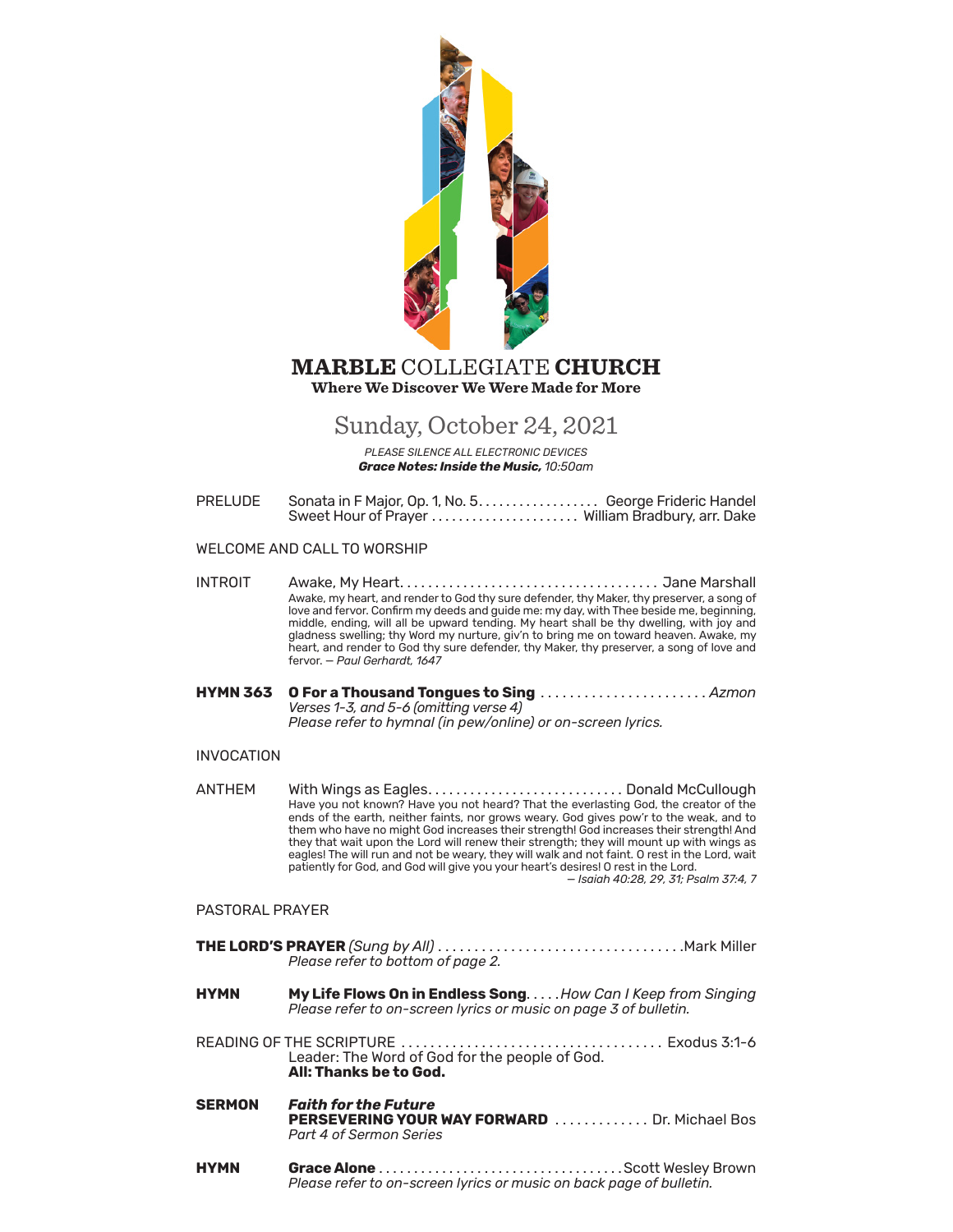|               | ANNOUNCEMENTS AND CALL FOR OFFERING<br>Please click "Make a Donation" on bottom of any page at MarbleChurch.org<br>or use Donate QR Code on card in the pews, to take you to secure website,<br>Realm, to give. Donation boxes also placed by Sanctuary doors. You may<br>also mail a check. We are grateful for your faithful support.                                                                                                                                                                                                                                                                                                                                                                                                                                                                                                                                                                                 |  |  |  |  |
|---------------|-------------------------------------------------------------------------------------------------------------------------------------------------------------------------------------------------------------------------------------------------------------------------------------------------------------------------------------------------------------------------------------------------------------------------------------------------------------------------------------------------------------------------------------------------------------------------------------------------------------------------------------------------------------------------------------------------------------------------------------------------------------------------------------------------------------------------------------------------------------------------------------------------------------------------|--|--|--|--|
| <b>ANTHFM</b> | Marble Community Gospel Choir, Rashad McPherson, director<br>David Farrell Melton, piano; Paul Johnson, bass<br>David Kawamura, <i>guitar</i> ; Eric Lewis, drums                                                                                                                                                                                                                                                                                                                                                                                                                                                                                                                                                                                                                                                                                                                                                       |  |  |  |  |
| <b>HYMN</b>   | <b>We Shall Go Out with Hope of Resurrection</b> <i>Londonderry Air</i><br>We shall go out with hope of resurrection;<br>we shall go out, from strength to strength go on;<br>We shall go out and tell our stories boldly -<br>tales of a love that will not let us go.<br>We'll sing our songs of wrongs that can be righted;<br>we'll dream our dreams of hurts that can be healed;<br>We'll weave a cloth of all the world united<br>within the vision of a Christ who sets us free.<br>We'll give a voice to those who have not spoken;<br>we'll find the words for those whose lips are sealed;<br>We'll make the tunes for those who sing no longer,<br>vibrating love alive in every heart.<br>We'll share our joy with those who still are weeping,<br>raise hymns of strength for hearts that break in grief,<br>We'll leap and dance the resurrection story,<br>including all within the circles of our love. |  |  |  |  |

BENEDICTION AND CHORAL RESPONSE

POSTLUDE Fugue in G Minor ("Little") . . . . . . . . . . . . . . . . . . . . . . . . . . . . . . . . . . . J.S. Bach

PARTICIPATING IN THE SERVICE Rev. Rashad McPherson, Rev. Susanah Wade The Marble Choir; Roni Gal-Ed, *oboe*; Kenneth V. Dake, *director of music*



# **TODAY AFTER WORSHIP — VIRTUAL ALL-CHURCH COFFEE HOUR**

Whether you're in the Sanctuary or at home, use this QR Code to join us on Zoom for this time of fellowship with your Marble family and to learn about Women for Afghan Women.

# THE LORD'S PRAYER

**Text adapted by Mark Miller & Laurie Zelman; Music by Mark Miller**

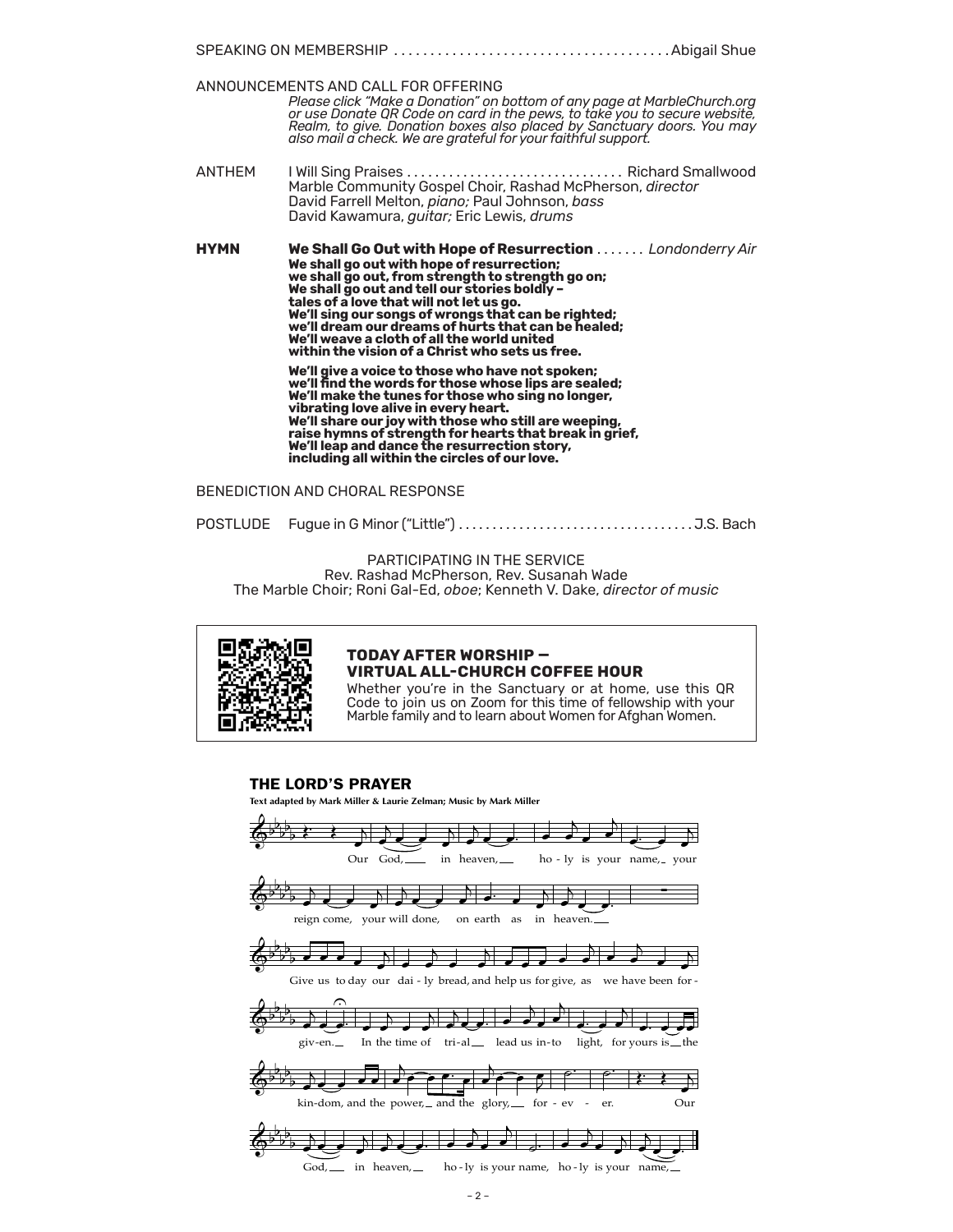### **WORSHIP NEXT WEEK**

If you can't join us live, view archives at MarbleChurch.org/Watch

## Sunday Worship, October 31 - 11:00am **Faith for the Future:**

**Purposing Your Way Forward - Dr. Michael Bos** Part 5 of Sermon Series

In-Person Worship – Please note, beginning October 31, we are joining NYC and<br>other faith communities in requiring proof of full vaccination for those 12 and older to attend Worship and other events. We also continue to require everyone age 2 or older to wear a mask and maintain social distancing. Anything we can do to keep one another safe is an act of love. Registration not required to attend, if we remain under our 250 limit. For details including updated safety protocols, visit MarbleChurch.org.

Call-In Worship - 866-893-5381. Those without internet can call Sunday afternoons and during following week to listen to full service or sermon & scripture only.



### FOR THOSE WORSHIPING WITH US IN THE SANCTUARY -QR Codes Available to Donate & Access Sunday Bulletin

See the green cards in pew racks to contribute to the Offering (donation boxes also available) and to view a digital version of the bulletin.

Point and focus your smartphone camera app to the QR code, tap the banner that appears on screen, then follow instructions.

We want to be good stewards of the earth God created, so although a small quantity of printed bulletins are available, we encourage you to use the digital bulletin so we can limit the amount of paper we use.



# **MY LIFE FLOWS ON IN ENDLESS SONG**

Words & Music by Robert Lowry, 1860

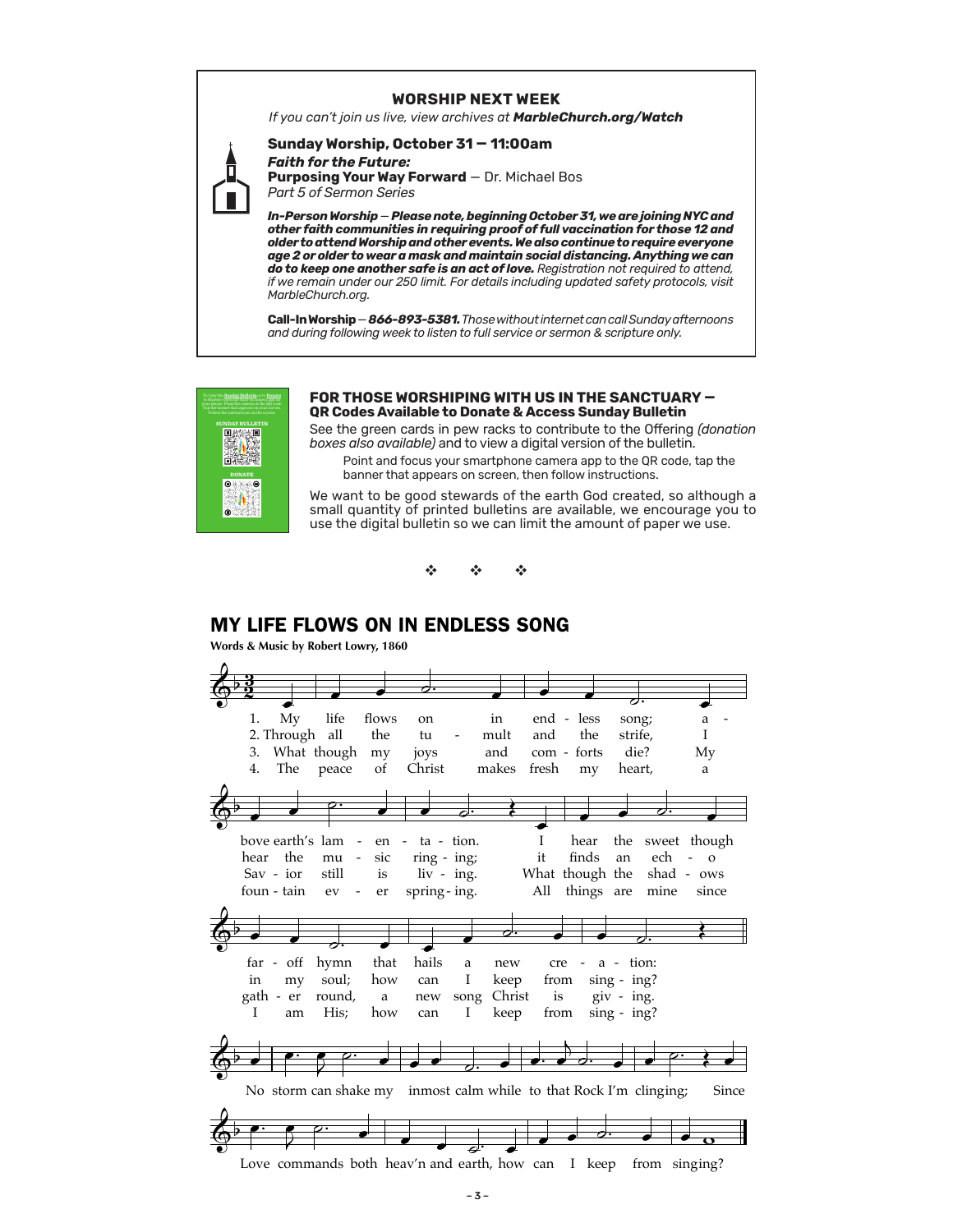*Visit MarbleChurch.org for more events, details, and most up-to-date information.* 

## **BEFORE WORSHIP**



*Prayer Circle* — **9:30am, Zoom.** Weekly time of prayer and music. All you need is a willing heart, an internet connection or telephone. *Every week. Please note: in October, Prayer Circle meets at 9:30am.* 

*Sunday Morning Bible Study: Caring for Creation* — **10:00am, Marble Loft.** Attend in person (limited-capacity), or stream at MarbleChurch.org. Explore the Bible's call to be good and wise stewards of the earth. If you miss a session or want to see again, view archive at **MarbleChurch.org/Watch**.

## **CYF CORNER — CHILDREN, YOUTH & FAMILIES MINISTRY**



*Sunday School & Youth Group* — *Pre-K – 6th Grades Classes*: 10:00am. *Children's Choir*: 11:15am. *Youth Choir:* 10:00am. *7th-12th Grade* attend 11:00am Worship, followed by *Youth Group* at 12:00pm. *Please note, no infant or toddler childcare this fall.* For details, please contact Brian Hampton, BHampton@MarbleChurch.org or Rev. Brittany, BHanlin@MarbleChurch.org.



### *Become a Member!*

Whoever you are, wherever you are in your faith journey, wherever you live, we'd love to have you join us! **Our next New Member Orientation begins November 7.** Please contact Kim Sebastian-Ryan, KRyan@MarbleChurch.org, for details or to sign up.

#### *Baptism*

If you're interested in exploring Baptism for yourself or your children, please contact Rev. Brittany Juliette Hanlin, BHanlin@MarbleChurch.org. Next Baptisms scheduled during Sunday Worship on **November 21.**

## **UPCOMING**



*Everything Must Change Virtual Art Exhibit* / **Through November 26** — Original works reflecting on autumn, colors of nature and transformation. View at MarbleChurch.org/engage/arts-ministry.

*Bereavement Group* / **Every Monday, 11:00am-12:00pm** — For those mourning the loss of a loved one. Led by Dr. Bill Lutz, via Zoom. Contact Judy Tulin.

*Young Adults Pub Theology* / **Monday, October 25, 6:00pm** — Gather online for casual conversations on faith and life. Contact Rev. Anthony Livolsi.

*Afternoon Prayer* / **Tuesdays, 4:00-4:20pm** — Wind down your day with a brief time of sharing and prayer. Via Zoom video chat or phone.

*Tuesday Evening Bible Study* / **6:30pm** — A yearlong read-through of the Gospel of Matthew. Led by Rev. Anthony Livolsi via Zoom. Link at MarbleChurch.org.

*PrimeTime (55+) Online Gathering* / **Wednesday, October 27, 1:00pm** — **Rev. Chad Tanaka Pack,** former associate minister, is our special guest on Zoom. 2nd & 4th Wednesdays. Contact Baleta McKenzie, BMcKenzie@MarbleChurch.org.

*Chair Yoga* / **Every Thursday, 10:00-10:45am** — Center yourself physically and spiritually with this beginner-friendly time of gentle movement via Zoom.

# **HELP OTHERS**



*Marble Fights Hunger* — We encourage you to bring canned/bottled food whenever you come to Marble. Donations benefit organizations including Icahn House. Drop-off bins in 5th Ave Narthex and 29th St Prayer Room.

*School Supply Donations* — Please help with this on-going issue. Drop-off bin in 5th Ave Narthex on Sundays. For ideas, visit Marblechurch.org/give/back-to-school-drive.

*Prayer Shawl Ministry* / Monday, November 1, 5:00pm – Gather for prayer and creating together via Zoom to knit/crochet prayer shawls for the ill or homebound. Contact Judy Tulin (JTulin@MarbleChurch.org). *1st & 3rd Mondays.*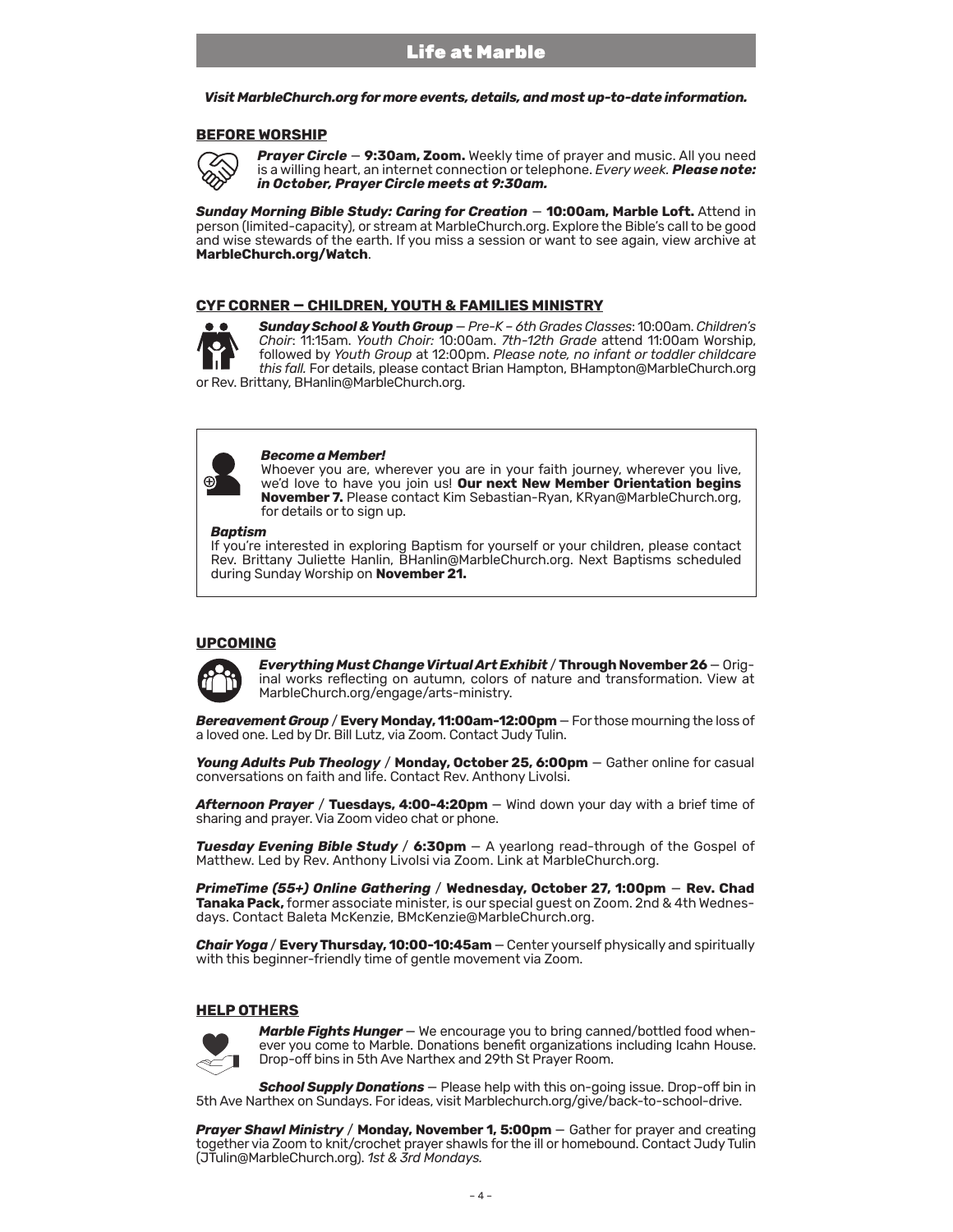# Spotlight

In anticipation of our upcoming virtual All Saints' Choir Concert, *We Remember Them,* on November 7, **you are invited to submit up to two photos of departed loved ones** whose memory you would like to honor during the program. **Send by email no later than October 25** to Siobhan Tull, STull@MarbleChurch.org. (*We*  cannot accept physical photo submissions at this time,) Join us as we pay tribute to our beloved saints as part of this virtual musical celebration.



## **The Theatre Upstairs – downstairs@marble presents**  *WITNESS*

### **Thursday, October 28, 6:30pm**

Join the Arts Ministry for this staged reading of *WITNESS* by award-winning playwright and former Marble member Mary Miller. Originally written as *I Witness* in the aftermath of the Rodney King beating at the hands

of Los Angeles policemen in March 1991. At that time Mary re-envisioned the story as one where an African-American man frustrated with his life inadvertently videotapes the brutal killing of an African-American man at the hands of five white policemen and then struggles with his own family as to what to do with that videotape evidence.

In the Sanctuary. Open to all with proof of vaccination. Free.



### **HALLOWTIDE SERVICE: TOGETHER WE RISE IN REMEMBRANCE, HONOR AND FAITH Wednesday, November 3, 6:15pm**

Join us online as we pause to honor and remember those whom we have lost. Through the magic of technology, our beloved pastor, Dr. Arthur Caliandro, offers a message of encouragement, Rev. Brittany Juliette

Hanlin gives words of comfort, and Rev. Rashad McPherson provides musical meditation. A candle lighting ceremony and our virtual Altar of Remembrance closes the evening. *Email names of one or two loved ones you would like included in a visual montage to Don Piper, DPiper@MarbleChurch.org, by Wednesday, October 27.* Hosted by Marble Women's Ministry.



# **WE REMEMBER THEM All Saints' Concert Sunday, November 7, 12:00pm**

The Marble Choir and Festival of Voices, directed by Kenneth Dake, honor those in the Marble Community who have crossed over to the heavenly choir of Saints.

This virtual concert showcases the best of archived music from previous All Saints' services, along with an encore presentation of virtual videos created in the fall of 2020. Through music that transcends boundaries between heaven and earth, may their eternal voices continue to sing through our hearts and lives.



## **MARBLEGIFTSHOP.COM**

Visit MARBLEGIFTSHOP.com to find favorite reads, apparel, masks, jewelry, posters, home goods and more. Proceeds go toward furthering the mission of Marble. *Through October, get 10% off by using the coupon code, Marble10.*